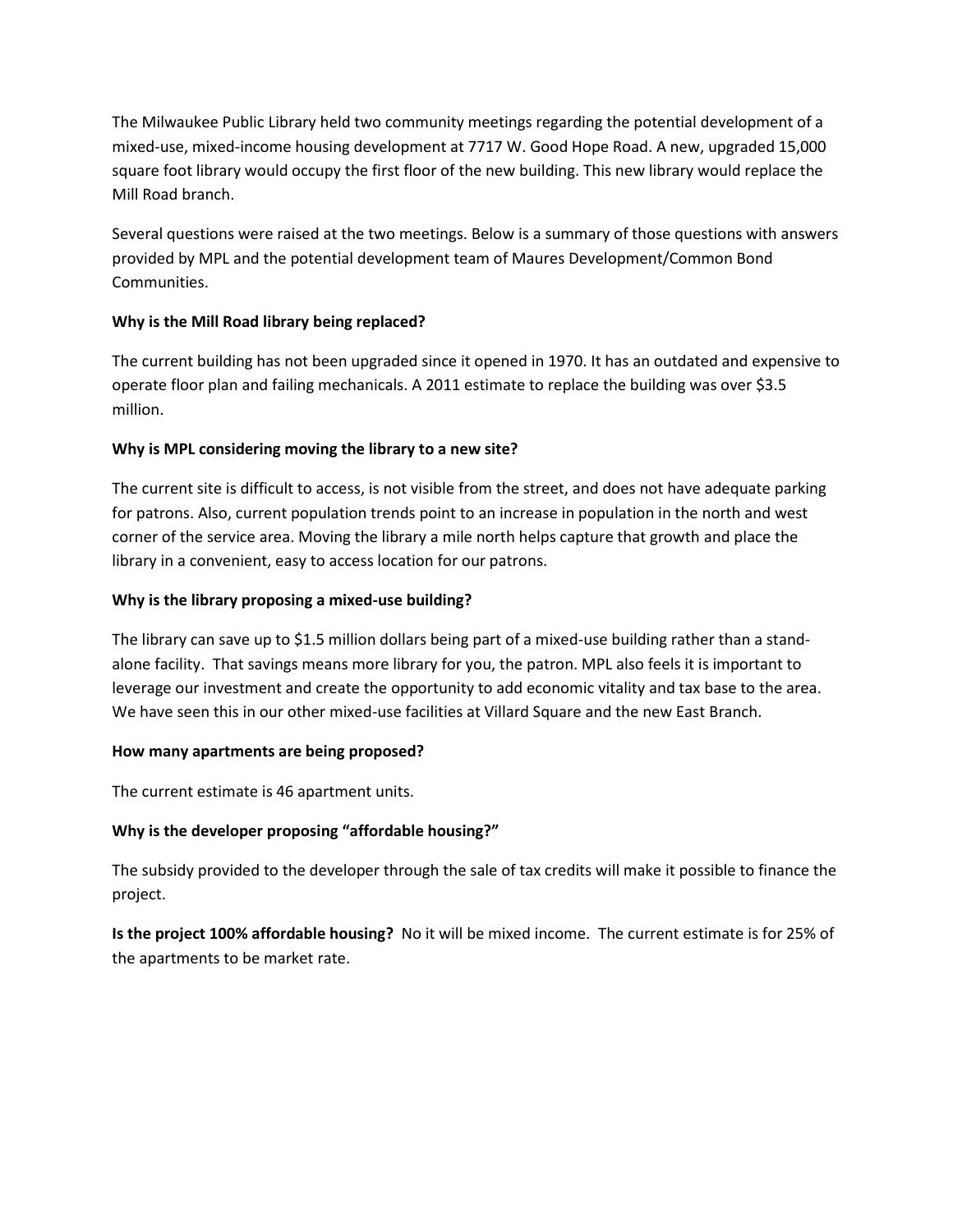#### **Who is going to be living in these apartments?**

The project will be targeting a mix of incomes on the higher end of the affordable housing spectrum. If there are 46 apartments, 25% of them would be Market Rate. It would breakdown as follows:

| Market Rate | 12 apartments |
|-------------|---------------|
| 50%* units  | 23 apartments |
| 60%* units  | 11 apartments |

50% income ranges between \$24,650 (1 person) to \$35,150 (4 person household) 60% income ranges between \$29,580 (1 person) to \$42,180 (4 person household) Market income is unrestricted and unlimited

\*The percentages here represent the percent of County Median Income (CMI) for Milwaukee County.

### **Is there going to be parking for the apartments and library patrons?**

Yes. The library is slated to have 50 parking spaces. That is a large increase over than what is available at the Mill Road library today. (Currently 28) The apartment building will have at least 63 dedicated parking spaces for residents and guests.

**How will the new development affect traffic?** MPL is currently doing a traffic study to assess the safest way to enter and exit the parking lot for the development, and what effect on traffic patterns this development might have.

### **Is it safe to be close to the railroad tracks?**

The building will be set back from the tracks. Currently trains pass the site four times in a 24 hour cycle, two during the day, and two at night. There are many other apartment buildings in the Milwaukee area closer to train tracks that are in constant use.

#### **What is proposal for the retail piece of the development?**

At this time there is no decision about additional retail space on this site.

#### **What will happen to the old Mill Road library building?**

The old Mill Road library building will be marketed and sold by the Department of City Development. Until that time, the Department of Public Works will take responsibility for the building and grounds.